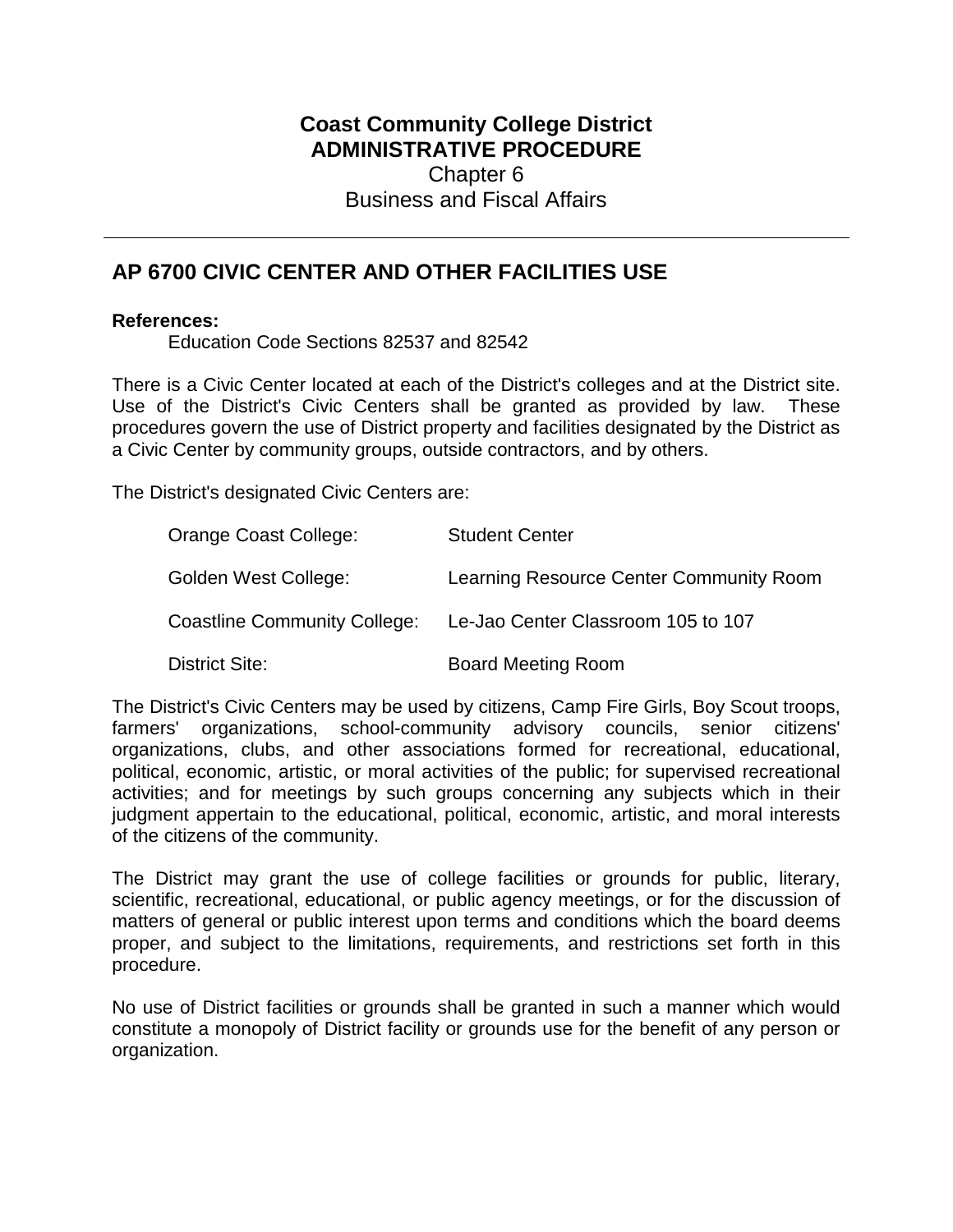The District reserves the right to manage, direct, and control the use of the designated Civic Centers and its other facilities. The District shall assure that persons or organizations using District property are charged such fees as are authorized by law.

# **Non-Profit and Similar Uses**

Except for those charges as set forth under Acceptable Charges below, The District shall grant, without other charge, the use of any college facilities or grounds under its control, when an alternative location is not available, to nonprofit organizations and clubs and associations organized for general character building or welfare purposes, such as:

- (1) Student clubs and organizations.
- (2) Fundraising entertainments or meetings where admission fees charged or contributions solicited are expended for the welfare of the students of the district.
- (3) Parent-teachers' associations.
- (4) School-community advisory councils.
- (5) Camp Fire Girls, Girl Scout troops, and Boy Scout troops.
- (6) Senior citizens' organizations.
- (7) Other public agencies.

(8) Organizations, clubs, or associations organized for cultural activities and general character building or welfare purposes (such as folk and square dancing).

(9) To public agencies, including the American Red Cross, for mass care and welfare shelters during disasters or other emergencies affecting the public health and welfare, and may cooperate with these agencies in furnishing and maintaining services deemed by the District's governing board to be necessary to meet the needs of the community.

# **Non-Profit and Similar Use, and Public Agency Use Acceptable Charges**

The District may charge the above described organizations as follows:

An amount not to exceed the following:

(1) The cost of opening and closing the facilities, if no college employees would otherwise be available to perform that function as a part of their normal duties.

(2) The cost of a college employee's presence during the organization's use of the facilities, if the governing board determines that the supervision is needed, and if that employee would not otherwise be present as part of his or her normal duties.

(3) The cost of janitorial services, if the services are necessary, and would not have otherwise been performed as part of the janitor's normal duties.

(4) The cost of utilities directly attributable to the organization's use of the facilities.

(5) Other direct costs incurred for the use of the facilities.

# **Commercial Use - Fair Rental Value Charge**

The District shall charge an amount not less than fair rental value for use of its college facilities and grounds to all other organizations and individuals. Fair rental value means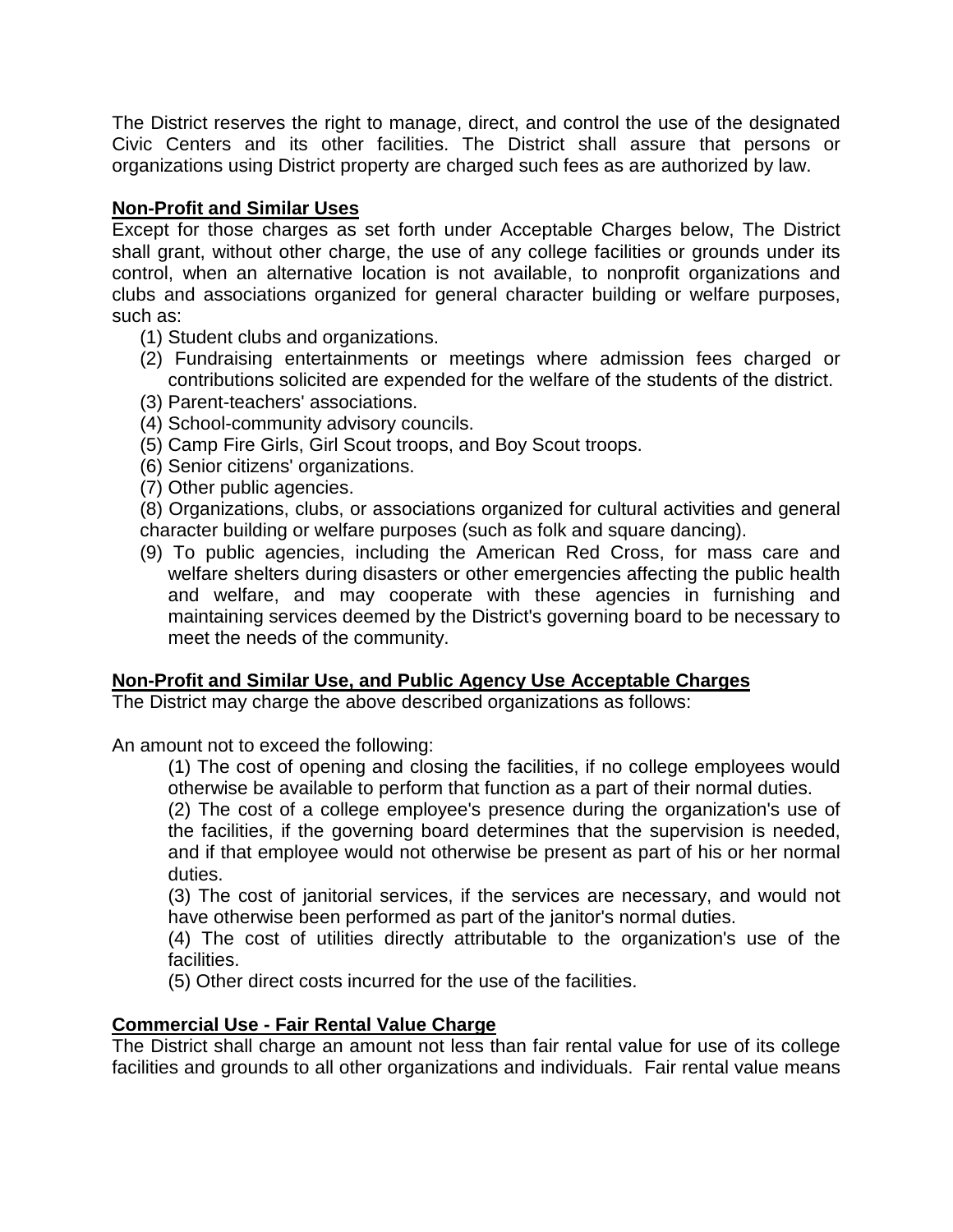the direct costs to the district, plus the amortized costs of the college facilities or grounds used for the duration of the activity authorized.

# **Religious Organization Use of Facilities**

The District may grant the use of college facilities or grounds to any church or religious organization for the conduct of religious services for short term, temporary periods where the church or organization has no suitable meeting place for the conduct of these services, upon the terms and conditions as the District' Board deems proper. Such use shall be subject to the requirement that the District shall charge the church or religious organization an amount at least equal to the fair rental value of the facilities or grounds.

# **District Facilities Use - Seniors and Senior Organizations**

The District shall permit the use of District facilities and grounds, without charge (other than Acceptable Charges), by organizations, clubs, or associations organized for senior citizens and their cultural activities and general character-building or welfare purposes, even when membership dues or contributions are accepted solely for the support of the organization, club, or association, or the advancement of its cultural, character-building or welfare work.

# **No Interference with District Mission and Activities**

The public's use of District property shall not interfere with any scheduled instructional programs or other activities of the District.

### **District Viewpoint Neutrality**

The District will not unlawfully discriminate on the basis of viewpoint, content, or form of expression when granting permission to use the Civic Centers or its other facilities.

### **Time, Place, and Manner Restrictions**

The District reserves the right to impose reasonable, content and viewpoint neutral time, place, and manner restrictions for the use of the District's Civic Centers and its other facilities. The reasonable time, place, and manner restrictions set forth in AP 3900 AP 3900 titled *Speech: Time, Place, and Manner* are incorporated into this procedure by reference. This procedure should be reviewed by prospective Civic Center users and other facility users prior to contracting for District facility or grounds usage.

### **No Unlawful Discrimination by Facility Users**

No group or organization may use District property to unlawfully discriminate on the basis of race, color, religion, ancestry, national origin, disability, gender, gender identity, gender expression, sexual orientation, veteran status, or genetic information, or the perception that a person has one or more of the foregoing characteristics, or because a person associates with a person or group with one or more of these actual or perceived characteristics, or on any basis prohibited by law.

# **Designation of Other Facilities Under the Civic Center Act**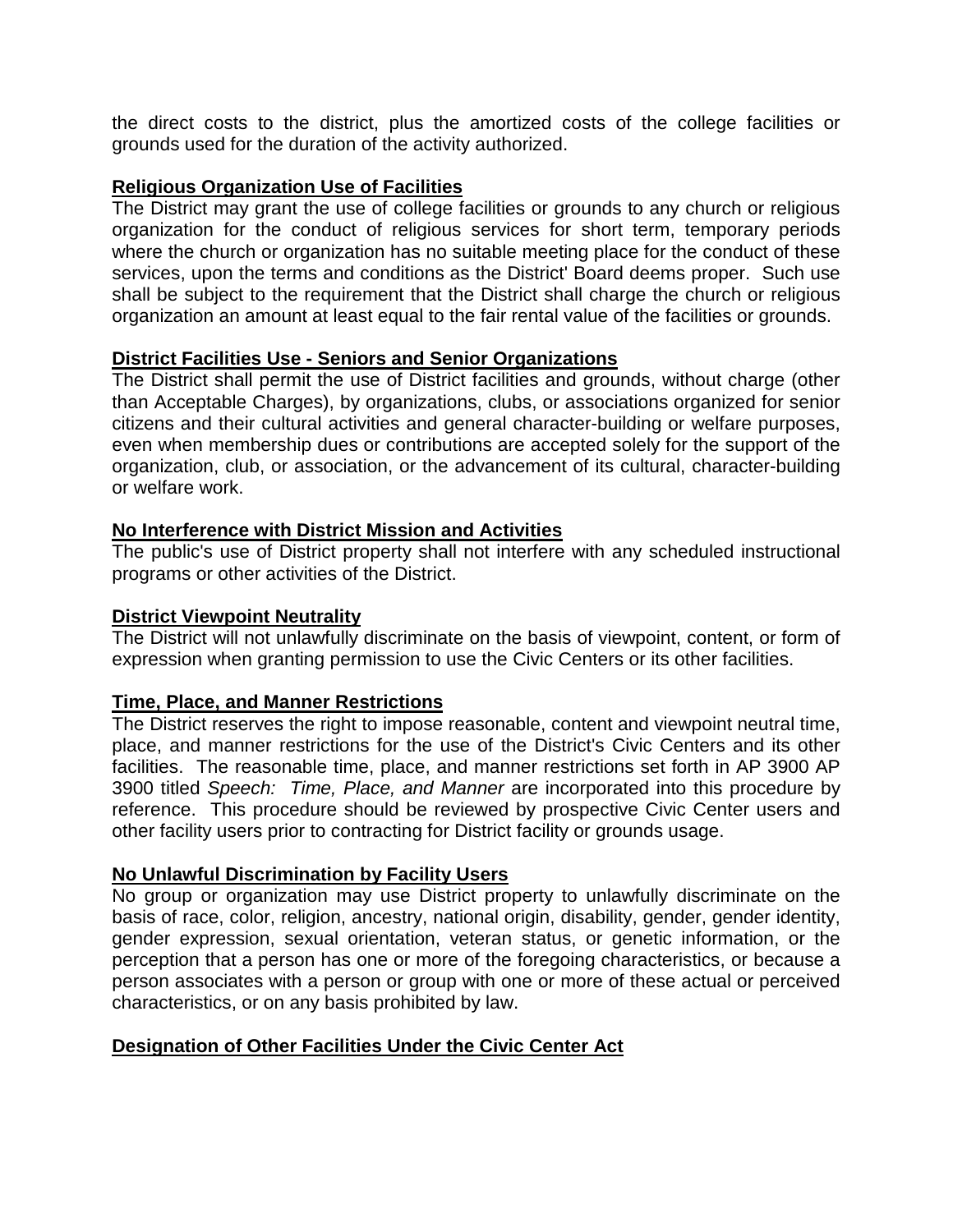The Chancellor of the District (for District site facilities) and the President of each college (for college facilities) may designate other facilities and grounds to serve as additional facilities available under the Civic Center Act.

# **Exterior Amplification on all Campuses**

Amplification is limited to 60 decibels for all District facilities or grounds, as measured within any classroom, office, or open space adjacent to, or, within reasonable proximity to the user's facility or space.

# **Application Process for Use**

The application ("Application") for use of any facility, or allowable grounds area, shall set forth the time and date of the requested use, the area requested and a detailed review of the contemplated use or event together with a review of all activities that are contemplated to take place. The Application shall also contain a request for tables, chairs or amplification, including a detailed review of the contemplated use of any tables, chairs or amplification system requested. A qualified representative from the applicant's organization, with the authority to legally bind such organization, must sign the Application.

However, advance completion of the Application form is not required for individuals or other entities wishing to exercise their right to free speech within the free speech areas stated in AP 3900 titled Speech: Time, Place, and Manner. Use of the Application form is voluntary for these free speech areas.

Application forms and materials may be obtained at the Associated Students' Office or Facilities Offices at Orange Coast College and Golden West College, or the Office of Administrative Services at Coastline Community College.

The Application must be filed at least 14 business days in advanced of the proposed use (excluding weekends and/or holidays prior to the proposed event or usage). The President, or his/her designee, shall respond in writing to each Application within five business days (excluding weekends and holidays), and in no event later than 5:00 p.m. on the sixth business day after receipt of the Application. If the President, or appointed designee, does not issue a response to the Application by this deadline, the Application shall be deemed denied.

An appeal may be filed to the Chancellor no later than five days after the denial of the Application, or within six days where no response to the Application is provided. The Chancellor shall have five business days (excluding weekends and holidays) after the appeal is received by the Chancellor's office to rule upon the appeal. An appeal shall be deemed denied if it is not ruled upon within five business days after it is filed.

# **Financial Responsibility/Security**

All persons who apply to use of District facilities or grounds shall pay for: (i) extraordinary expenses incurred above the ordinary campus maintenance, and operating costs such as supplies, utilities, janitorial services, or for the services of any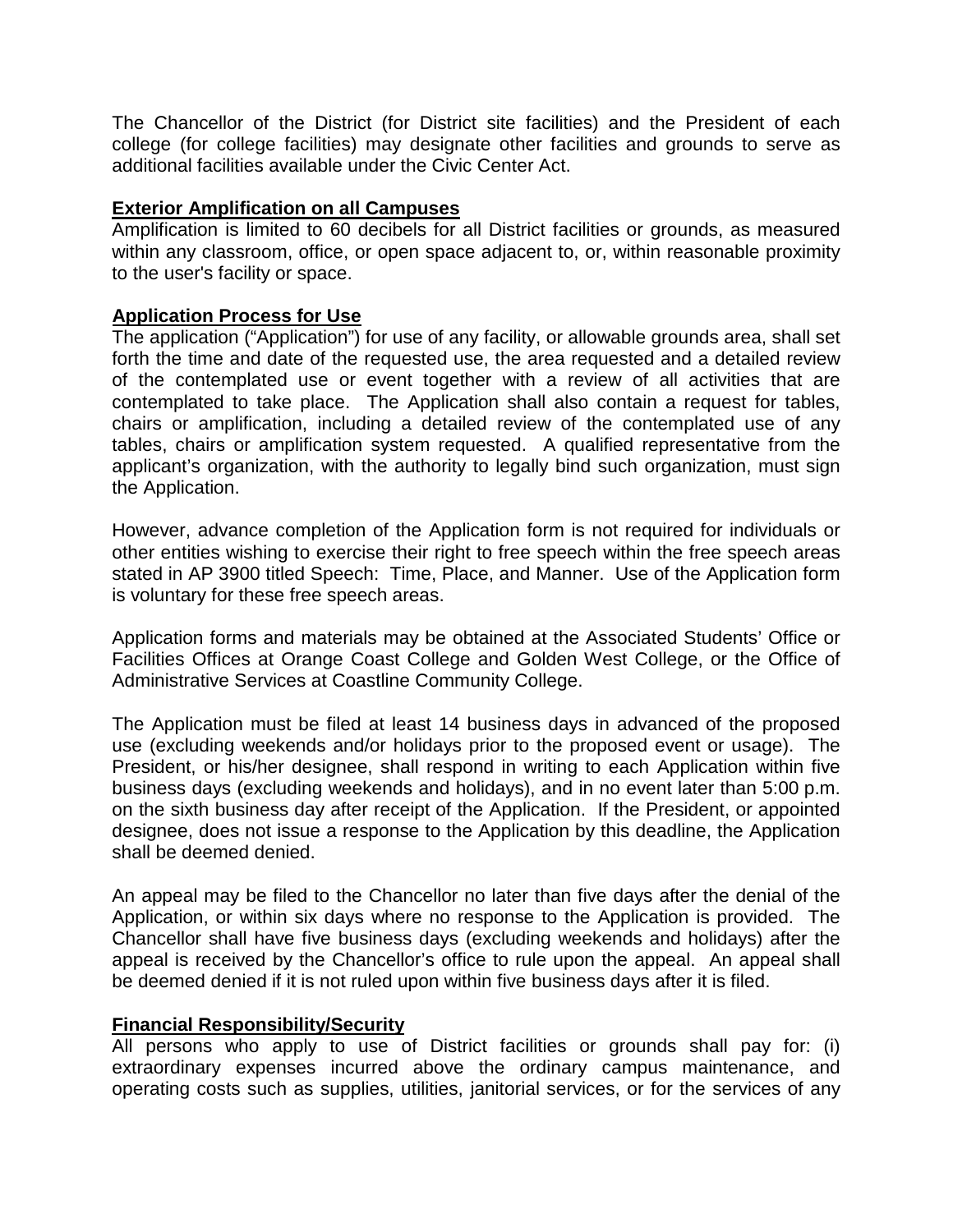other District employees necessitated by the organization's use of District facilities and grounds; and (ii) the direct costs of additional security incurred above ordinary security. In order to evaluate the scope of security, if any, that may be required, the applicant seeking to use District property shall present a written explanation of the exact use or event that is contemplated and a detailed summary of the activities that are contemplated to take place. The applicant shall also submit a security proposal if the applicant believes that additional security will be required. The President, or his/her designee, and the Campus Safety Department shall review the application. An applicant is not permitted to bring in non-campus police or security. The Campus Safety Department shall notify the applicant in writing if it determines that additional security will be required, together with an estimate of the costs for any additional security. The applicant must agree to pay the actual costs for such additional security as a condition for use of District facilities.

# **Appeal Process**

The applicant may appeal such decision by the Campus Safety Department to the Chancellor within five business days (excluding weekends and holidays) after receipt of the security request (and in no event, later than 5:00 p.m. on the sixth business day after receipt of the security request). The President and Chancellor each have five business days after an appeal is received to review the appeal. If the appeal is not granted within five business days of its receipt, the appeal shall be deemed denied.

### **Insurance**

The District may require that any facility or grounds user procure insurance from a duly admitted insurance carrier in the State of California. The insurance policy (commonly referred to as a common general liability insurance policy) shall include, without limitation, coverage for slip and falls, assaults, accidents, and all damages for injuries that may result out of the actual and contemplated use of District property. The insurance policy must provide no less than \$1,000,000 of coverage. The District reserves the right to seek higher amounts of coverage depending upon the activity contemplated by the user. Written proof of insurance and an endorsement naming the District, it's officers, employees, agents, and the Board of Trustees as additional insured must be presented to the President, or his/her designee, as a condition precedent to any actual or contemplated use of District property

# **Compliance with the Terms of this Policy**

Any person or entity that seeks to use District property must also comply with the terms of AP 3900 titled Speech: Time, Place, and Manner, as it relates to use of District facilities for speech and advocacy purposes. In the event that the terms of this regulation as it relates to the use of District facilities for speech and advocacy purposes are violated by any user, the Chancellor or college President may order that all activities be stopped, and may cancel any previous approval to use District property.

# **Facility User - Admission Fee or Charge**

No person or entity that intends to use District facilities under The Civic Center Act may charge any person who is invited or seeks to attend the event or usage an admission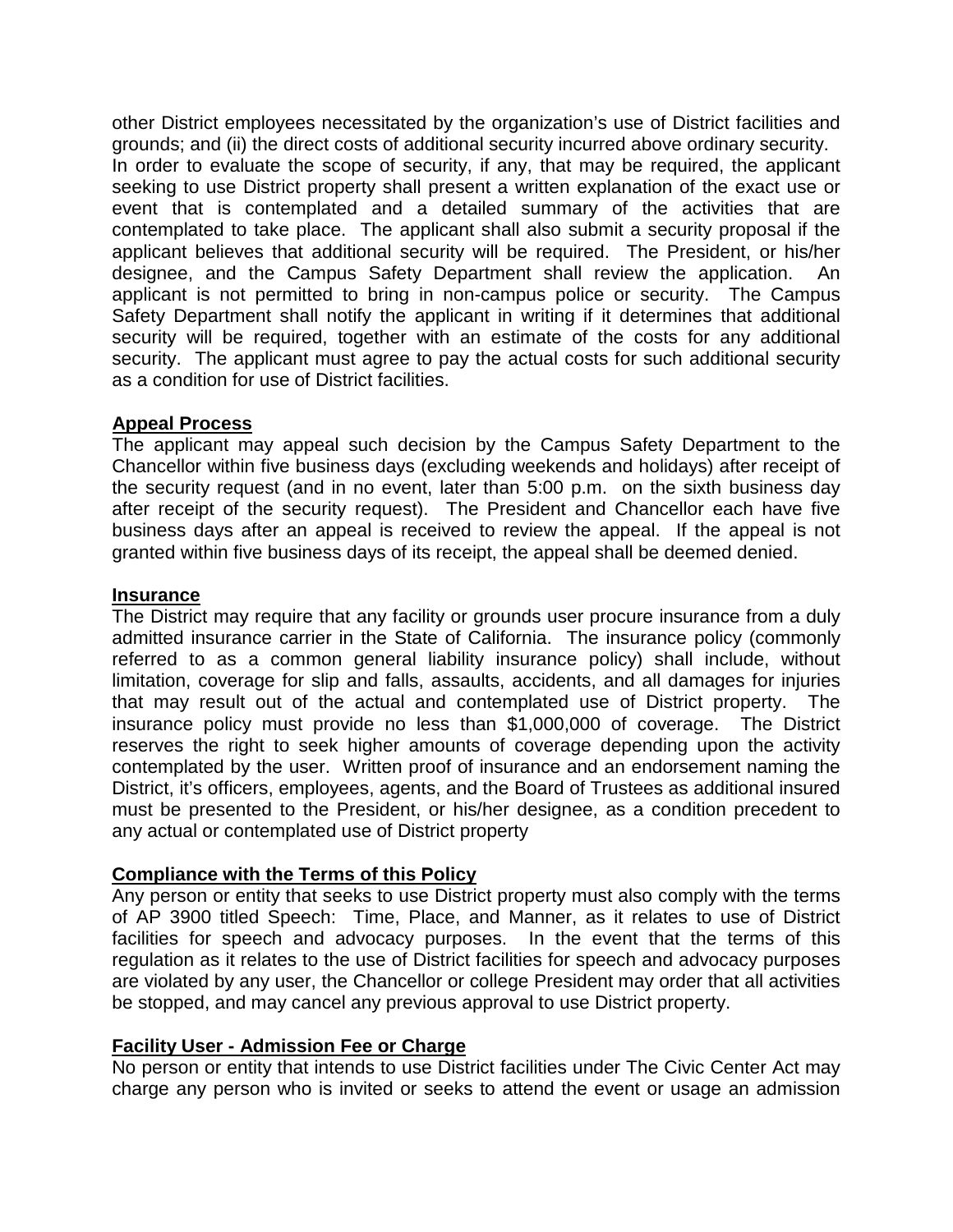charge or any other charge for any entrance fee or any use fee, with the following exception:

- 1. A non-profit organization may charge for entrance or admission to: Cover the cost of the event or use including for example, the cost of referees, judges, equipment, etc., in regards to any supervised recreational use of District property;
- 2. Cover the cost of the event or use including for example, the cost of travel, equipment, handouts, in regard to use of District Property;
- 3. Hold a fund raising event to support the organization.

# **No Activity Which Creates an Unreasonable Risk of Harm**

No activity that creates an unreasonable risk of harm shall be permitted. This includes, without limitation, the following types of impermissible activities, unless previously authorized in writing by the District or college:

Bonfires; Destroying any object with hammers, sledgehammers, fire, or in any other manner; Rollerblading, roller skating or skateboarding, or using scooters; Karate, wrestling, boxing (unless previously authorized by the District or college in writing); the use of weapons or firearms of any type, including slingshots, bows and arrows, guns, rifles, paint ball guns, BB guns or air rifles, of any nature and any type; the use of unauthorized explosive material of any type, including firecrackers; or any sporting or recreational event involving direct physical contact with another person which creates an increased risk of harm, including soccer and tackle football (unless previously authorized by the college in writing). The college President, in consultation with District Risk Services, shall determine whether any activity creates an unreasonable risk of harm.

# **Solicitation/Contributions**

No person using District facilities may solicit contributions except as set forth herein.

# **Posting of Banners, Advertisements, Handbills, Circulars**

The District's free speech policy and procedure (BP/AP 3900) are applicable to users of District facilities, including for the posting of Banners, Commercial and Non Commercial Handbills and Circulars. AP 3900 titled Speech: Time, Place, and Manner is incorporated herein by this reference.

# **Usage Fee Schedule for Facilities and/or Equipment for Coastline, Golden West, and Orange Coast Colleges**

All facility requests are processed through the individual campuses. User fees listed below are in addition to staffing fees (\$40.00 per staff per hour). Rates listed are all per hour. All equipment and personnel requests are coordinated through the following offices: Coastline Administrative Services; Golden West Administrative Services and Community Services; Orange Coast Maintenance & Operations and Bursar's Office.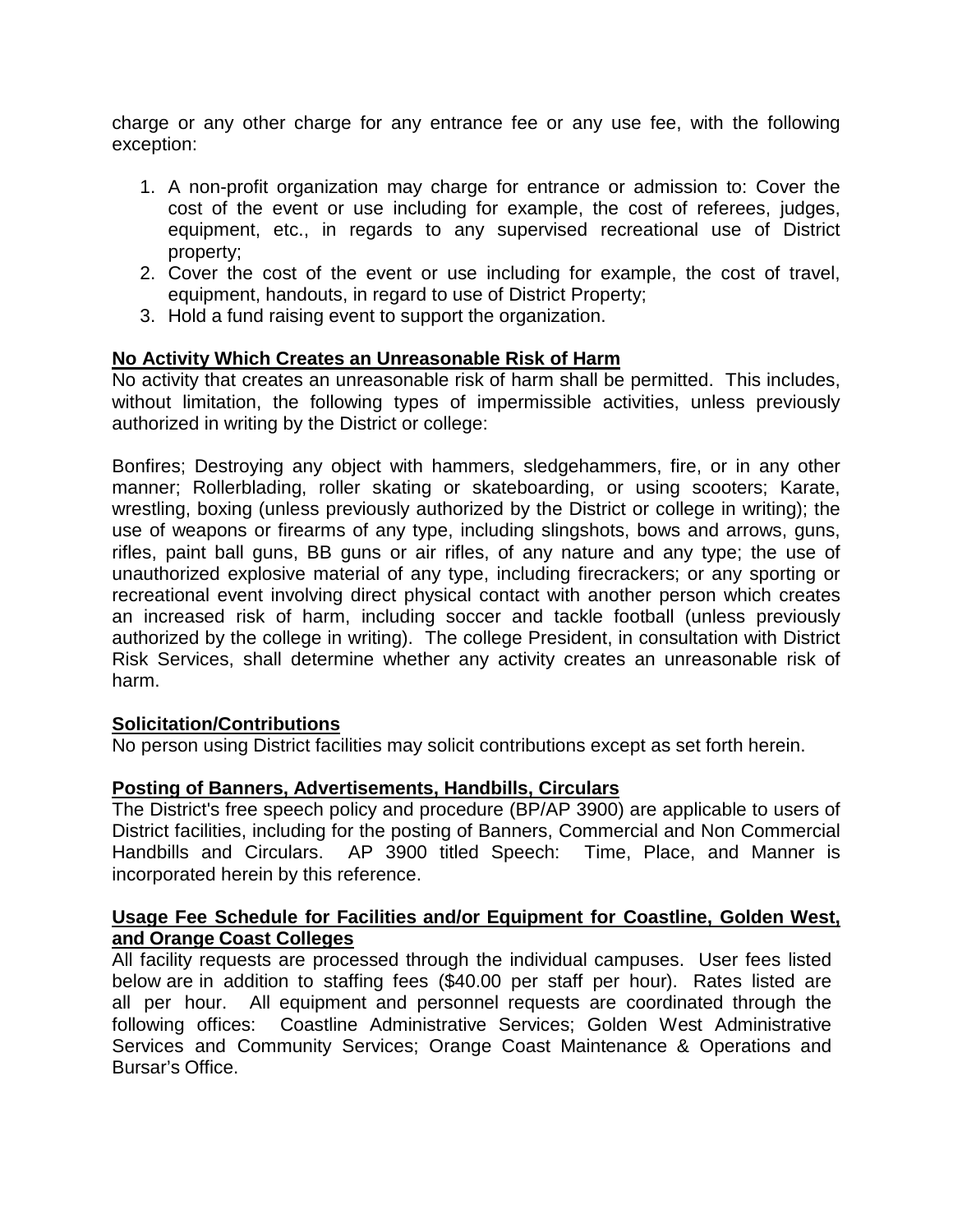| <b>NON-PROFIT</b> | <b>COMMERCIAL</b> |
|-------------------|-------------------|
| \$25.00           | \$35.00           |
| \$35.00           | \$45.00           |
| \$40.00           | \$45.00           |
| \$50.00           | \$65.00           |
| \$130.00          | \$175.00          |
| \$40.00           | \$50.00           |
| \$80.00           | \$105.00          |
|                   |                   |
|                   |                   |

# **PARKING LOTS (4 hour minimum)**

Per Space \$5.00 \$7.00

# **GYMNASIUM & RELATED**

Additional deposit required for damages or unusual clean-up. Amount to be determined by campus personnel. Full or partial refund will be returned following inspection of facility after event has occurred.

| NON-PROFIT        | <b>COMMERCIAL</b> |
|-------------------|-------------------|
| \$100.00          | \$155.00          |
| \$150.00          | \$235.00          |
| \$50.00           | \$90.00           |
| \$75.00           | \$140.00          |
| \$35.00           | \$45.00           |
| \$75.00           | \$140.00          |
| \$45.00           | \$80.00           |
| \$45.00           | \$80.00           |
| \$45.00           | \$80.00           |
| \$45.00           | \$80.00           |
|                   |                   |
| NON-PROFIT        | <b>COMMERCIAL</b> |
| \$75.00           | \$140.00          |
| \$75.00           | \$140.00          |
| \$45.00           | \$80.00           |
| \$115.00          | \$165.00          |
| \$45.00           | \$80.00           |
| \$115.00          | \$165.00          |
| \$115.00          | \$165.00          |
| \$45.00           | \$80.00           |
| NON-PROFIT        | <b>COMMERCIAL</b> |
| \$15.00           | \$20.00           |
| \$35.00           | \$45.00           |
| \$15.00           | \$20.00           |
| <b>NON-PROFIT</b> | <b>COMMERCIAL</b> |
| \$80.00           | \$115.00          |
|                   |                   |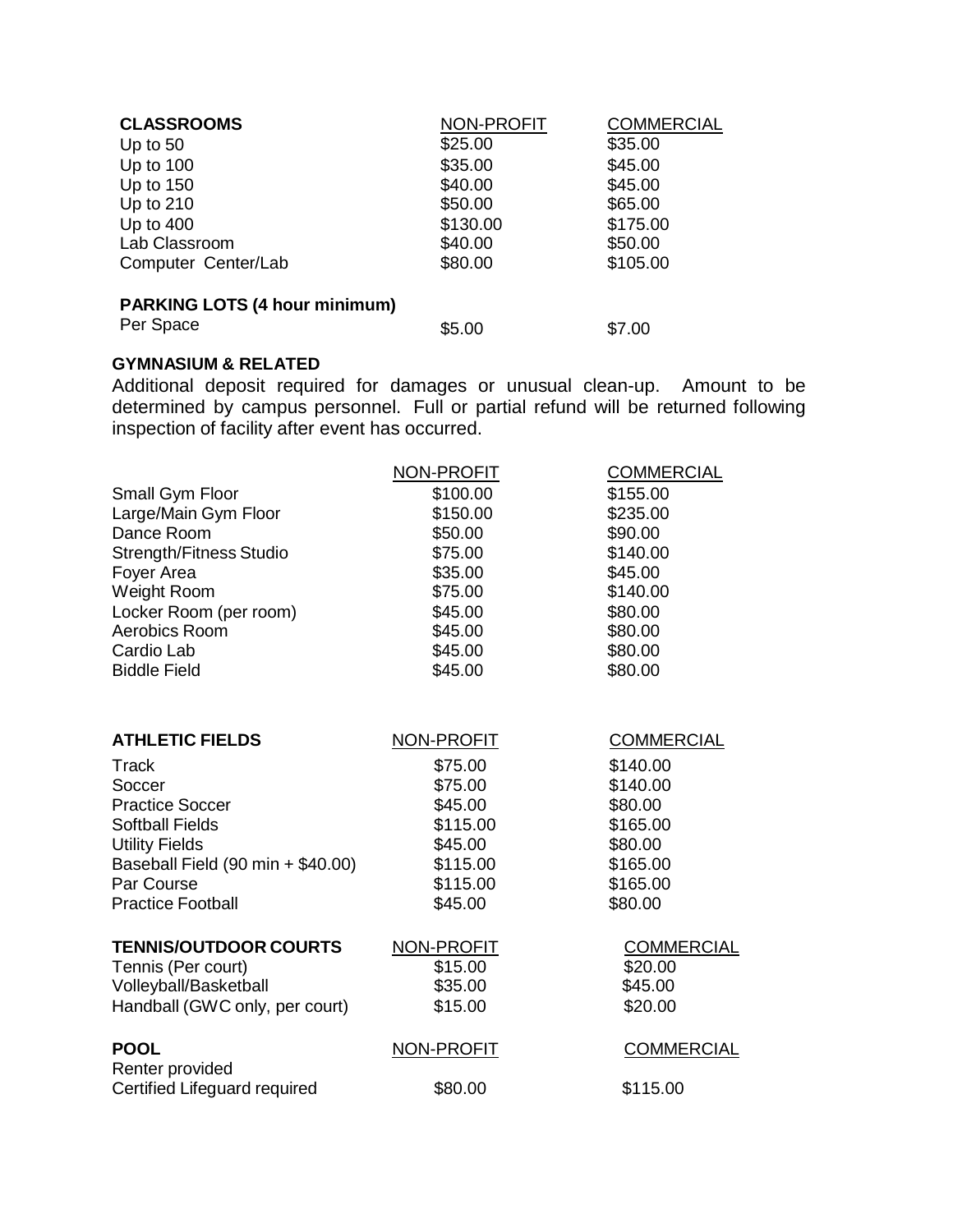### **OTHER FEES – ATHLETICS**

Other fees not included in basic usage fee: One rate for Non-Profit and Commercial

| 1. Microphone    | \$10.00/hr |
|------------------|------------|
| 2. P.A./Stereo   | \$40.00/hr |
| 3. Scoreboard    | \$40.00/hr |
| 4. Event Markers | \$40.00/hr |

| <b>LEBARD STADIUM</b><br>(4 hour minimum)<br>(No services)          | NON-PROFIT           | <b>COMMERCIAL</b> |
|---------------------------------------------------------------------|----------------------|-------------------|
| School games<br><b>CIF Playoffs</b>                                 | \$400.00<br>\$600.00 |                   |
| Non-profit Use<br><b>Football Practice</b><br><b>Commercial Use</b> | \$750.00<br>\$275.00 | \$1,500.00        |

Locker Rooms, Utility Fields, Strength lab, Handball 101 (classroom) and Training Room additional fees.

- Staffing at \$40 per person per hour.
- Lighting \$250

#### **LEBARD STADIUM PARTIAL DAY USE RATES**

(One rate for both Non-Profit and Commercial)

#### **Stadium and Field House**

1. Use of Stadium and Field House where wear and tear would occur to the facility: (i.e. football, soccer or rugby practice, etc.)

- a. First hour the same states and states and states and states states and states states and states and states
- b. Each additional hour \$180 (not to exceed 3 hours)<br>c. Labor costs not included Staffing at \$40 per person per
	- Staffing at \$40 per person per hour.

2. Use of Stadium and Field House where no wear and tear would occur to the facility: (i.e. team pictures, commercial shoots, etc.)

|                 | a. First hour:<br>b. Each additional hour<br>c. Labor costs not included | \$180<br>\$60 (not to exceed 3 hours) | Staffing at \$40 per person per hour. |
|-----------------|--------------------------------------------------------------------------|---------------------------------------|---------------------------------------|
| Garden          | <b>OCC HORTICULTURE GARDENS</b>                                          | NON-PROFIT<br>\$90.00                 | <b>COMMERCIAL</b><br>\$120.00         |
| <b>OCC QUAD</b> |                                                                          | <b>NON-PROFIT</b>                     | <b>COMMERCIAL</b>                     |
| Quad            |                                                                          | \$90.00                               | \$120.00                              |
|                 | <b>OCC STUDENT CENTER</b>                                                | <b>NON-PROFIT</b>                     | <b>COMMERCIAL</b>                     |
|                 | <b>Conference Rooms</b>                                                  | \$15.00                               | \$20.00                               |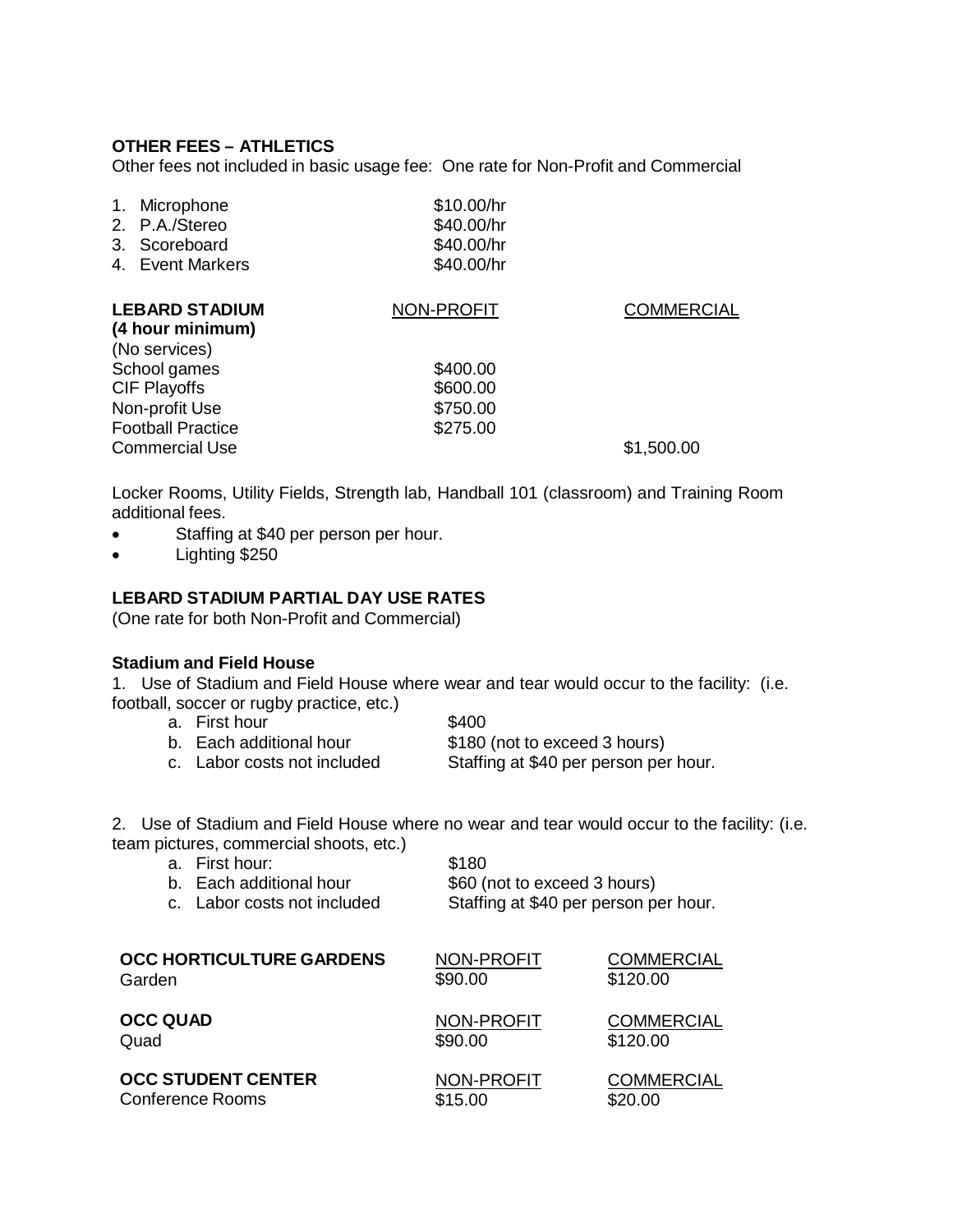| Lounge                                                          | \$90.00           | \$120.00          |
|-----------------------------------------------------------------|-------------------|-------------------|
| Main cafeteria Floor Area                                       | \$135.00          | \$190.00          |
| Captain's Table                                                 | \$90.00           | \$120.00          |
| <b>GWC COMMUNITY CENTER</b><br>Cafeteria (4 hours min) Meetings | NON-PROFIT        | <b>COMMERCIAL</b> |
| and Seminars                                                    | \$115.00          | \$165.00          |
| Dances                                                          | \$150.00          | \$235.00          |
| <b>College Center Patio</b>                                     | \$35.00           | \$45.00           |
| <b>GWC COMMUNITY CENTER</b>                                     | NON-PROFIT        | <b>COMMERCIAL</b> |
| Room 102 (Dining Room)                                          | \$35.00           | \$75.00           |
| With Kitchen Fee                                                | \$15.00           | \$20.00           |
| <b>OCC DRAMA LAB</b>                                            | NON-PROFIT        | <b>COMMERCIAL</b> |
| Lab                                                             | \$165.00          | \$235.00          |
| <b>OCC ART GALLERY</b>                                          | NON-PROFIT        | <b>COMMERCIAL</b> |
| <b>Main Gallery</b>                                             | \$100.00          | \$165.00          |
| <b>Children's Gallery</b>                                       | \$50.00           | \$75.00           |
| <b>OCC ART CENTER</b>                                           | <b>NON-PROFIT</b> | <b>COMMERCIAL</b> |
| Foyer                                                           | \$115.001         | \$165.00          |
| <b>OCC FACULTY HOUSE</b>                                        | <b>NON-PROFIT</b> | <b>COMMERCIAL</b> |
| Lounge                                                          | \$35.00           | \$75.00           |
| <b>GWC QUAD</b>                                                 | NON-PROFIT        | <b>COMMERCIAL</b> |
| Quad                                                            | \$90.00           | \$120.00          |
| <b>GWC AMPHITHEATER</b>                                         | NON-PROFIT        | <b>COMMERCIAL</b> |
| Theater                                                         | \$145.00          | \$250.00          |

#### **GWC THEATER (4 hour minimum)**

Arrangements must be made a minimum of six (6) weeks in advance of the event to execute a contract determining the technical assistance and equipment needed.

|             | NON-PROFIT | <b>COMMERCIAL</b> |
|-------------|------------|-------------------|
| Performance | \$200.00   | \$300.00          |
| Rehearsal   | \$100.00   | \$150.00          |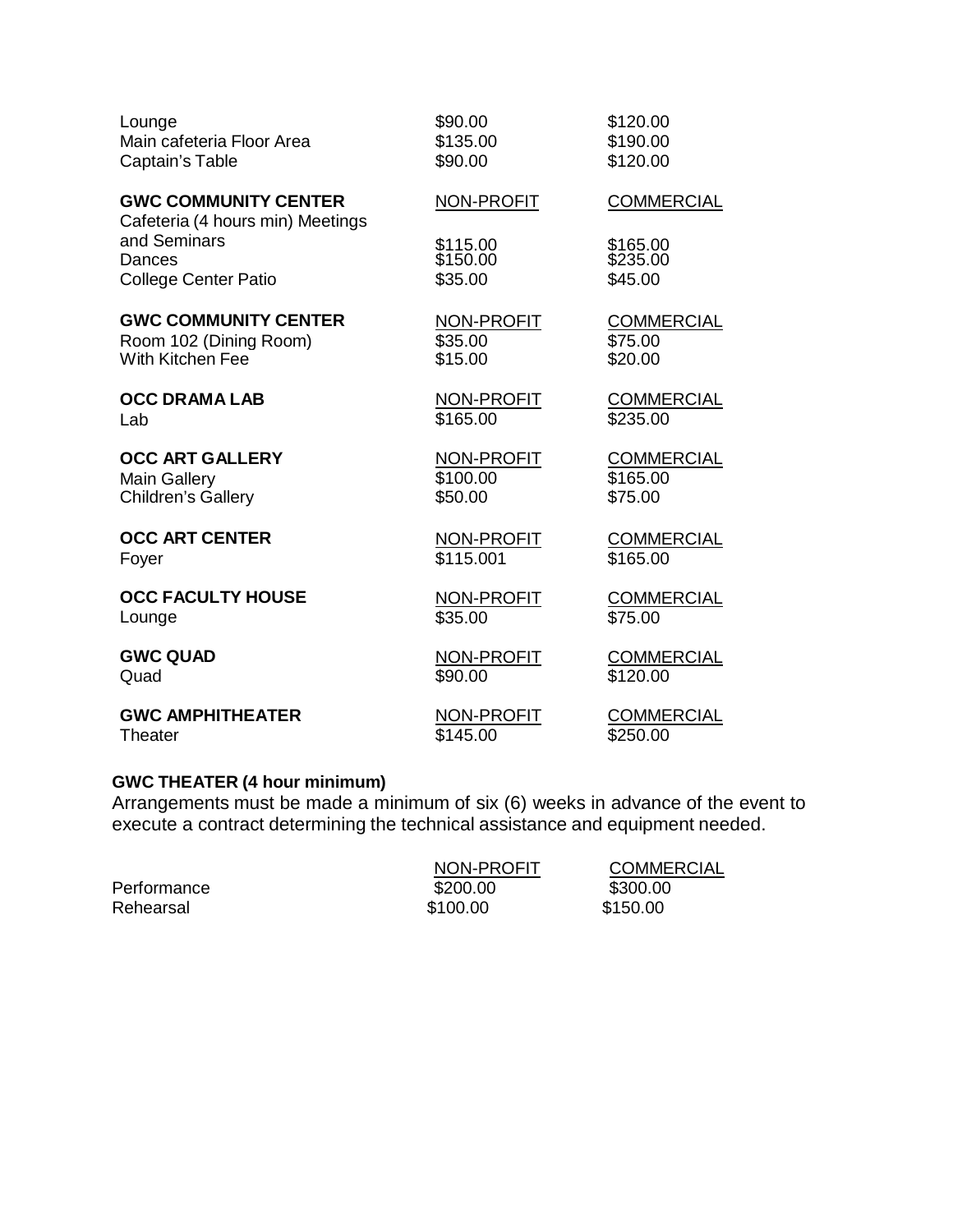### **Basic usage fees include:**

- 1. Main floor (340 seats)
- 2. Front and side stages
- 3. (1) Technical Coordinator (required)
- 4. (1) House Manager (required-performance only)
- 5. (30) lights-flat lighting plot
- 6. (2) dressing rooms-men's/ladies
- 7. (1) cashier's booth
- 8. (1) microphone on stand or podium
- 9. (1) tape deck and use of Theater sound system

#### **Other fees not included in basic usage fee:**

- 1. Technical Coordinator (required)  $$45.00/hr$ <br>2. Fly crew person 335.00
- 2. Fly crew person
- 3. Lighting instruments \$10.00/instrument
- 4. Wireless microphone system  $$450.00/day$
- 5. Sound technician \$40.00/hr
- 6. Lighting technician  $$40.00/hr$
- 7. Stage technician  $$35.00/hr$
- 8. Spot light technician \$30.00/hr
- 
- 9. Cashier \$25.00/hr<br>10. Spot Light \$100.00/4hrs 10. Spot Light
- 11. Stage Manager (required to be provide by renter)
- 12. Usher (4 required to be provided by renter)

### **GWC STAGE WEST**

Arrangements must be made a minimum of six (6) weeks in advance of the event to execute a contract, and to determine the technical assistance and equipment needed.

| NON-PROFIT | <b>COMMERCIAL Performance</b> |          |
|------------|-------------------------------|----------|
|            | \$100.00                      | \$145.00 |
| Rehearsal  | \$75.00                       | \$80.00  |

### **Basic usage fees include:**

- 1. Full use of facility
- 2. 4-hour use of house
- 3. (1) technician

### **Other fees not included in basic usage fee:**

- 1. Additional Staff
- 2. Custodial(hourly basic)

### **GWC RECORDING STUDIO**

In no case will the Recording Studio be used without employing GWC Studio Engineers. The

Recording Studio will be available only to in-district and non-profit groups.

Usage fee for in-district use and other schools in the community, including Studio Engineer's fee:

Studios A and B  $$80.00/hr$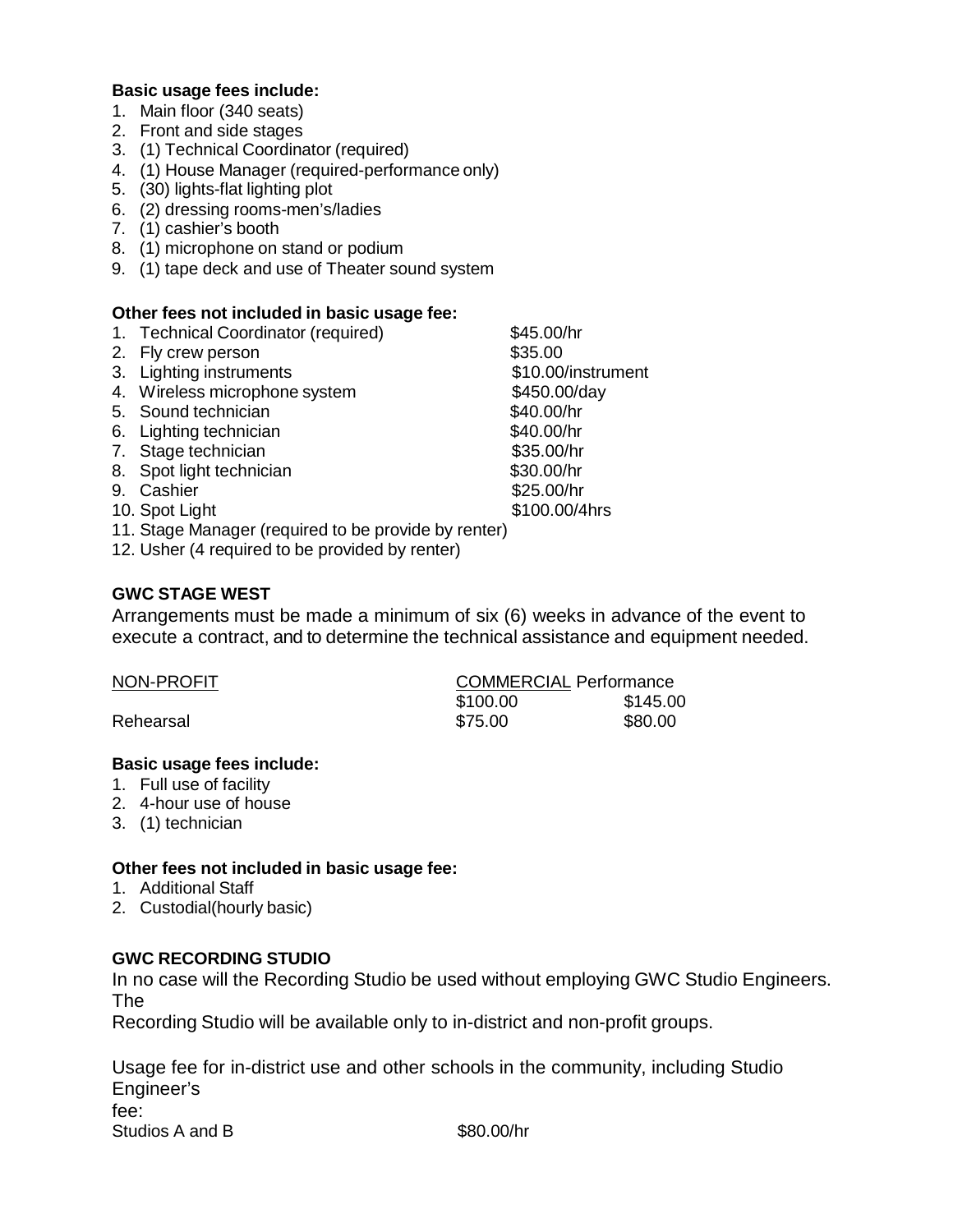Usage fees for non-profit groups only (not available for commercial use):

Studio A  $$100.00/hr$ Studio Engineer \$50.00/hr Studio B  $$75.00/hr$ Studio Engineer \$50.00/hr

# **ROBERT B. MOORE THEATRE/OCC**

Arrangements must be made a minimum of six (6) weeks in advance of the event to execute a contract, and to determine the technical assistance and equipment needed.

# **BASIC LECTURE** \$150.00

NON-PROFIT COMMERCIAL<br>\$150.00 \$225.00

- 1. Mid stage, apron
- 2. House (916 seats)
- 3. One technician
- 4. Six (6) lighting instruments
- 5. One (1) dressing room (if available)
- 6. Ticket booth
- 7. Two (2) microphones, stands, cables, tape or CD playback
- 8. House sound system (Board, EQ, speakers, amps)

# NON-PROFIT COMMERCIAL

# **BASIC MUSIC-SMALL BAND** \$250.00 \$350.00

- 1. Mid stage
- 2. House (916) seats)
- 3. Two (2) technicians
- 4. Sixty-two (62) lighting instruments
- 5. Two (2) dressing rooms (if available)
- 6. Ticket booth
- 7. Sixteen (16) microphones, stands and cable, tape or CD playback
- 8. House sound system (Board, EQ, speakers, amps, etc.)

# **BASIC MUSIC ORCHESTRA** \$300.00 \$450.00

- 1. Full stage
- 2. House (916 seats)
- 3. Two (2) technicians
- 4. Sixty (60) lighting instruments
- 5. Orchestra shell
- 6. Chairs, stands, platforms
- 7. Two (2) dressing rooms (if available)
- 8. Ticket booth

# **BASIC DANCE CONCERT/VARIETY SHOW** \$300.00 \$450.00

- 1. Full Stage
- 2. House (916 seats)
- 3. One hundred twenty-eight (128) lighting instruments
- 4. Two (2) technicians
- 5. Two (2) dressing rooms (if available)
- 6. Ticket booth

NON-PROFIT COMMERCIAL

NON-PROFIT COMMERCIAL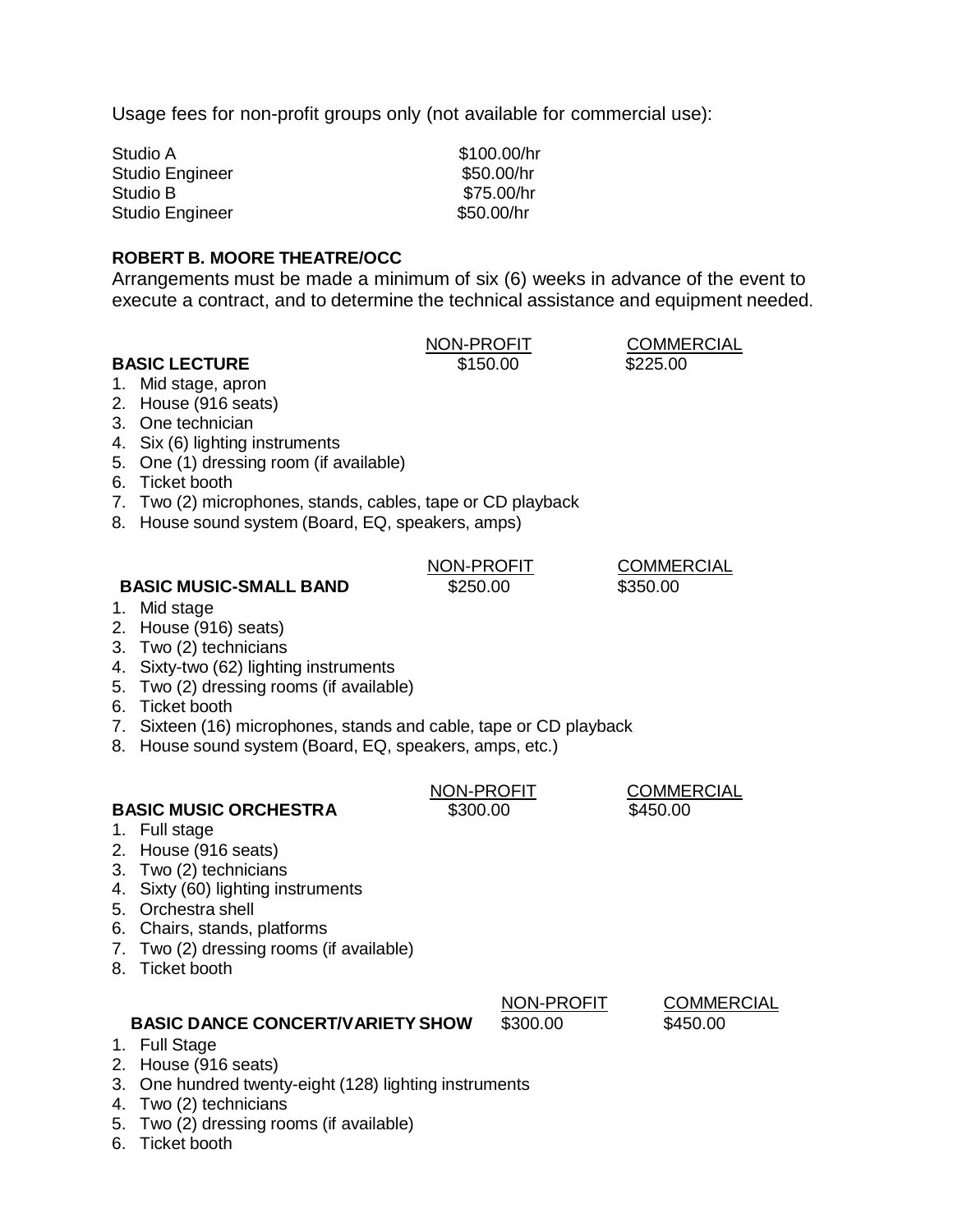- 7. Six (6) microphones, stand and cables, tape or CD playback
- 8. House sound system (Board, EQ, speakers, amps, etc.)

# **FEES NOT INCLUDED IN BASIC USAGE FEES**

- 1. Staff Technician (overtime) \$45.00/hr 2. One hour manager (overtime) \$35.00/hr
- 
- 4. Wireless microphone system \$60.00 per channel
- 5. Spotlight \$100.00/4 hrs

**EQUIPMENT RENTAL CHARGES-PER DAY CCC-GWC-CCC**

| \$10.00  |
|----------|
| \$15.00  |
| \$15.00  |
| \$10.00  |
| \$75.00  |
| \$40.00  |
| \$10.00  |
| \$50.00  |
| \$100.00 |
|          |

Pianos (Requires tuning each way (one for stage and one for rental paid by user) Upright **1150.000 Upright 120** Upright **1150.000 CULL** \$200.00 or current cost of tuning

Extra Charges - Prevailing hourly rates (minimum \$40 per person per hour) including fringe benefits will be assigned.

- 1. Projectionist
- 2. AV technician
- 3. Lifeguards
- 4. Locker room attendant
- 5. Special security
- 6. Scoreboard operations
- 7. Extra Custodial
- 8. Security
- 9. Stage hands-special set-ups
- 10. Food service workers

11. Any other school employees required to work

| <b>BOATHOUSE RENTAL FEES/OCC</b> | NON-PROFIT | <b>COMMERCIAL</b> |
|----------------------------------|------------|-------------------|
| Entire Facility -full day        | \$2,000.00 | \$5,000.00        |
| Entire Facility-half day         | \$1,500.00 | \$2,000.00        |

Ground Level-full day  $$600.00$  \$1,000.00<br>Ground level-half day  $$400.00$  \$750.00 Ground level-half day Ground level areas including 100 linear feet of dock space (excluding lower bays)

| Upstairs bay view classroom maximum (50) persons day/eves |          |          |
|-----------------------------------------------------------|----------|----------|
| Upstairs-full day                                         | \$250.00 | \$500.00 |
| Upstairs-half day                                         | \$155.00 | \$350.00 |

3. Lighting instruments \$10.00 per instrument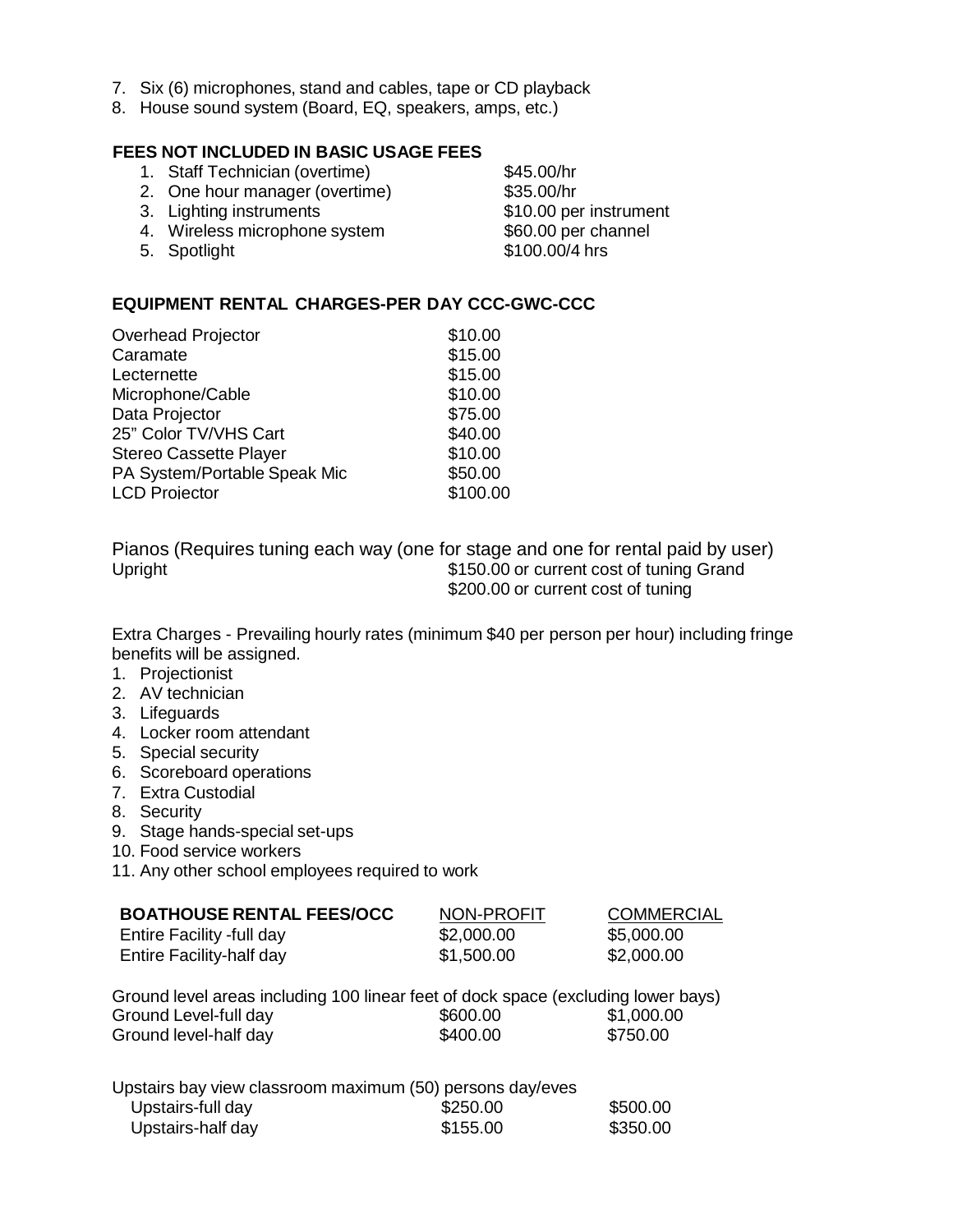| Upstairs bay view classroom maximum (125) persons day/eves |          |          |
|------------------------------------------------------------|----------|----------|
| Upstairs-full day                                          | \$450.00 | \$650.00 |
| Upstairs-half day                                          | \$300.00 | \$450.00 |

| Conference Room-Water View (12) people |          |          |
|----------------------------------------|----------|----------|
| Conference room-full day               | \$200.00 | \$400.00 |
| Conference room-half day               | \$125.00 | \$250.00 |
| Kitchen usage-half day                 | \$50.00  |          |
| Kitchen usage-full day                 | \$75.00  |          |

**NOTE:** Half day is four hours or less;

anytime between 7:00 a.m. and 5:00 p.m.

Full day is more than four hours, anytime between 7:00 a.m. and 5:00 p.m. Evening is anytime between 5:00 p.m. and 11:00 p.m. Weekend and weekday rates are the same.

| NON-PROFIT | <b>COMMERCIAL</b> |
|------------|-------------------|
|            |                   |
| \$200.00   | \$400.00          |
| \$125.00   | \$250.00          |
| \$50.00    |                   |
| \$75.00    |                   |

#### **District Conference/Board Rooms (4 hours minimum)**

|                              | <b>NON-PROFIT</b> | <b>COMMERCIAL</b> |
|------------------------------|-------------------|-------------------|
| Room A (A120-02) - Seats 14  | \$120.00          | \$150.00          |
| Room D (B230-06) - Seats 8   | \$100.00          | \$125.00          |
| Room E (B220-01) - Seats 14  | \$120.00          | \$150.00          |
| Room F (B200-01) - Seats 16  | \$140.00          | \$175.00          |
| Room G (B210-06) - Seats 8   | \$100.00          | \$125.00          |
| Room H (B200-07)* - Seats 20 | \$160.00          | \$200.00          |
| Room I (C310-07) - Seats 20  | \$140.00          | \$175.00          |
| Board Room* - Seats 180 **   | \$600.00          | \$750.00          |
|                              |                   |                   |

All conference rooms and Board room are available only during District business hours between 8:00 a.m. and 5:00 p.m. Rooms are not available on weekends or District holidays.

\* Projector and screen available for use in these rooms. Additional staffing charges will apply.

\*\* Arrangement must be made a minimum of ten (10) business days in advance of the event to execute a contract, and to determine what technical assistance is needed.

### **RESTRICTED USE OF DISTRICT SERVICES, FACILITIES, OR EQUIPMENT BY DISTRICT EMPLOYEES**

No employee of the Coast Community College District shall use any shop or laboratory facility or equipment of the District (excluding recreational facilities) on personal projects or for personal benefit unless such use has been approved by the administrator in charge of that college, who has determined that the use contributes to the college's educational mission, or unless the employee is enrolled in a program as a student which requires the use of the shop, lab, or equipment.